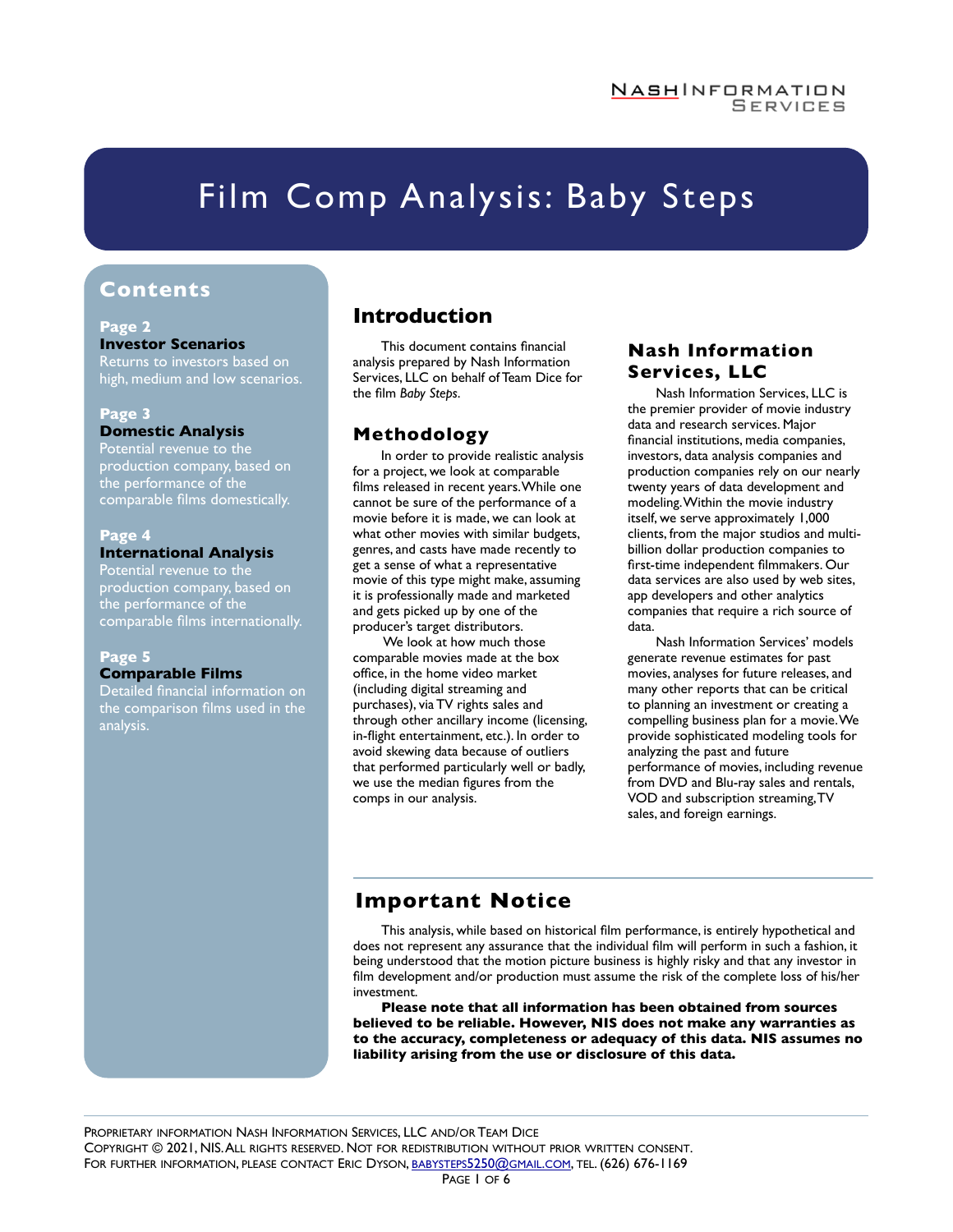# **Investor Scenarios**

|                                                                                                   | Low         | <b>Medium</b> | <b>High</b>     |
|---------------------------------------------------------------------------------------------------|-------------|---------------|-----------------|
| <b>Revenue Multiplier vs. Median Comp</b>                                                         | 50%         | 100%          | 200%            |
|                                                                                                   |             |               |                 |
| <b>Revenue</b>                                                                                    |             |               |                 |
| <b>Domestic Box Office</b>                                                                        | \$268,309   | \$536,617     | \$1,073,234     |
| Domestic Video Consumer Spending (retail DVD, Blu-<br>ray, video rentals, VOD, and streaming)     | \$2,044,721 | \$4,089,442   | \$8,178,884     |
| <b>International Box Office</b>                                                                   | \$168,749   | \$337,497     | \$674,994       |
| International Video Consumer Spending (retail DVD,<br>Blu-ray, video rentals, VOD, and streaming) | \$729,368   | \$1,458,736   | \$2,917,472     |
| <b>TV &amp; Ancillary</b>                                                                         | \$138,354   | \$276,709     | \$553,418       |
|                                                                                                   |             |               |                 |
| <b>Pre-Release Receipts</b>                                                                       |             |               |                 |
| Domestic & International Advances/Pre-Sales                                                       | \$0         | \$0           | \$0             |
| <b>Tax Rebate</b>                                                                                 | \$300,000   | \$300,000     | \$300,000       |
| <b>Worldwide Pre-Release Receipts</b>                                                             | \$300,000   | \$300,000     | \$300,000       |
|                                                                                                   |             |               |                 |
| <b>Post-Release Receipts</b>                                                                      |             |               |                 |
| <b>Domestic Overage</b>                                                                           | \$407,921   | \$1,574,922   | \$3,908,925     |
| <b>International Overage</b>                                                                      | \$129,793   | \$542,174     | \$1,366,937     |
| <b>Worldwide Post-Release Receipts</b>                                                            | \$537,714   | \$2,117,096   | \$5,275,862     |
|                                                                                                   |             |               |                 |
| <b>Investment Required</b>                                                                        |             |               |                 |
| <b>Production Budget</b>                                                                          | \$1,500,000 | \$1,500,000   | \$1,500,000     |
| Less: Studio Contribution to Production Costs                                                     | \$0<br>\$0  |               | \$0             |
| Less: Government Incentives/Grants                                                                | \$0         | \$0           | \$0             |
| Less: Domestic & International Advances/Pre-Sales                                                 | \$0         | \$0           | \$0             |
| <b>Initial Investment</b>                                                                         | \$1,500,000 | \$1,500,000   | \$1,500,000     |
|                                                                                                   |             |               |                 |
| <b>Investor Return Summary</b>                                                                    |             |               |                 |
| <b>Production Company Share of Receipts</b>                                                       | \$837,714   | \$2,417,096   | \$5,575,862     |
| Investment Preferred Return (+20%)                                                                | \$837,714   | \$1,800,000   | \$1,800,000 A   |
| Net Film Profit After Investor Preferred Return                                                   | \$0         | \$617,096     | \$3,775,862     |
| Investor Participation (50%)                                                                      | \$0         | \$308,548     | \$1,887,931 B   |
| <b>Cash Return to Investors</b>                                                                   | \$837,714   | \$2,108,548   | \$3,687,931 A+B |
|                                                                                                   |             |               |                 |
| <b>Rol for Investors</b>                                                                          | (44%)       | 41%           | 146%            |

PROPRIETARY INFORMATION NASH INFORMATION SERVICES, LLC AND/OR TEAM DICE COPYRIGHT © 2021, NIS. ALL RIGHTS RESERVED. NOT FOR REDISTRIBUTION WITHOUT PRIOR WRITTEN CONSENT. FOR FURTHER INFORMATION, PLEASE CONTACT ERIC DYSON, [BABYSTEPS5250@GMAIL.COM,](mailto:babysteps5250@gmail.com) TEL. (626) 676-1169 PAGE 2 OF 6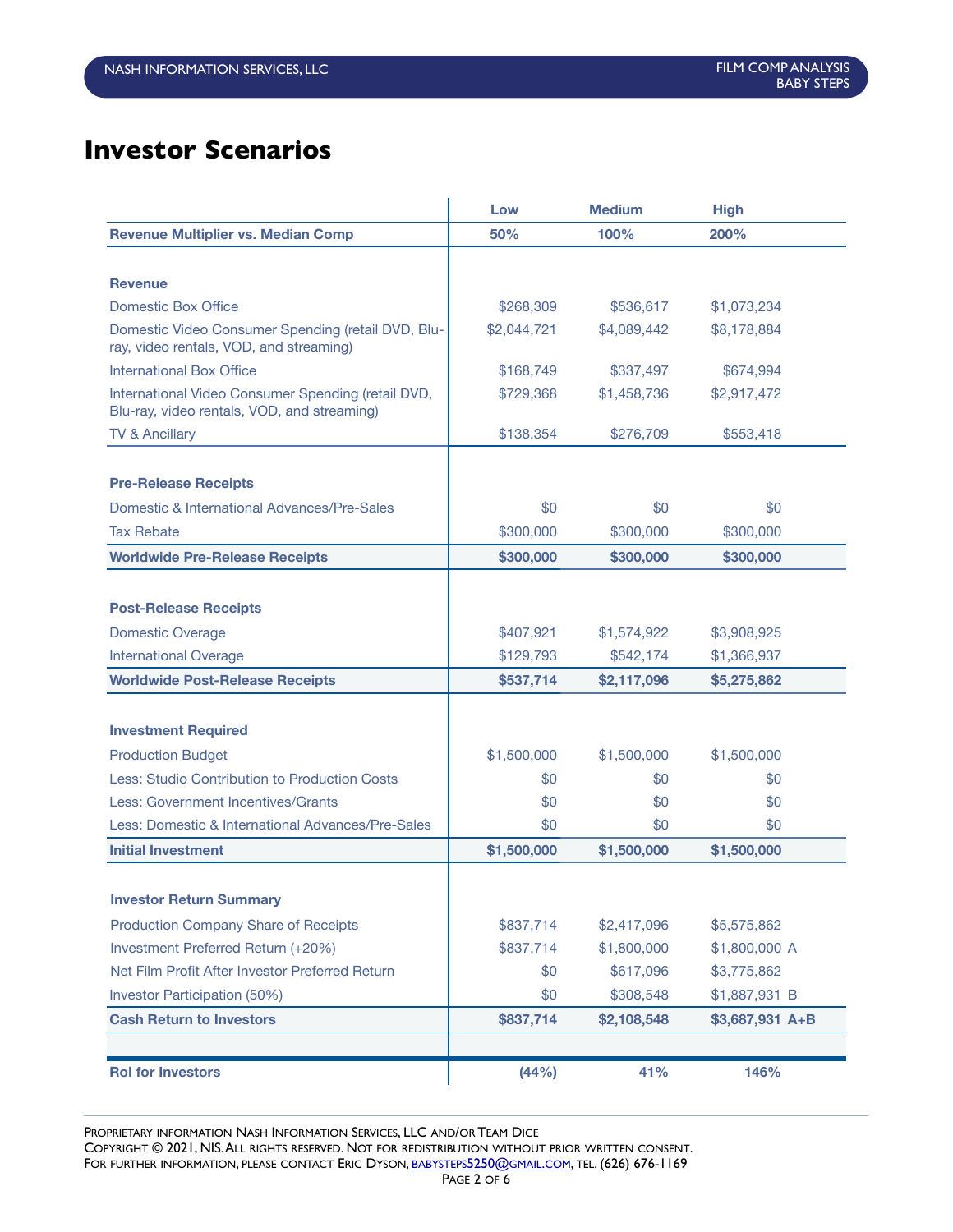# **Domestic Analysis**

The Domestic Analysis shows the returns from the domestic (US + Canada) market, based on the median performance of the comparison films, assuming the distributor charges a 30% distribution fee and deducts expenses before making payments to the production company.

|                                                           | Low         | <b>Medium</b> | <b>High</b>         |
|-----------------------------------------------------------|-------------|---------------|---------------------|
| <b>Revenue Multiplier vs. Median Projection</b>           | 50%         | 100%          | 200%                |
|                                                           |             |               |                     |
| <b>Theatrical Revenue:</b>                                | \$268,309   | \$536,617     | \$1,073,234         |
| <b>Less Theatrical Rentals:</b>                           | (\$120,739) | (\$241,478)   | (\$482,955)         |
| <b>Gross Theatrical Revenue to Distributor:</b>           | \$147,570   | \$295,139     | \$590,279           |
| <b>Less Distribution Fee:</b>                             | (\$44,271)  | (\$88,542)    | (\$177,084)         |
| <b>Less Advertising Costs:</b>                            | (\$481,490) | (\$481,490)   | (\$481,490)         |
| Less Advertising Overhead:                                | (\$48,149)  | (\$48,149)    | (\$48,149)          |
| <b>Less Print Costs:</b>                                  | (\$84,376)  | (\$84,376)    | (\$84,376)          |
| <b>Less Distributor Overheads:</b>                        | (\$84,880)  | (\$84,880)    | (\$84,880)          |
| <b>Net Theatrical Revenue:</b>                            | (S595, 595) | (\$492,297)   | (\$285,699) A       |
| <b>Video Revenue:</b>                                     | \$2,044,721 | \$4,089,442   | \$8,178,884         |
| Less Retail Profit, Manufacturing and Distribution Costs: | (\$606,554) | (\$1,213,108) | (\$2,426,216)       |
| Gross Video Revenue to Distributor:                       |             |               |                     |
|                                                           | \$1,438,167 | \$2,876,334   | \$5,752,668         |
| <b>Less Distribution Fee:</b>                             | (\$431,450) | (\$862,900)   | (\$1,725,801)       |
| Less Video Marketing Costs:                               | (\$48,149)  | (\$48,149)    | (\$48,149)          |
| <b>Less Advertising Overhead:</b>                         | (\$4,815)   | (\$4,815)     | (\$4,815)           |
| <b>Less Distributor Overheads:</b>                        | (\$7,222)   | (\$7,222)     | (\$7,222)           |
| <b>Net Video Revenue:</b>                                 | \$946,531   | \$1,953,248   | \$3,966,682 B       |
| <b>Gross TV Revenue:</b>                                  | \$60,258    | \$120,516     | \$241,032           |
| <b>Less Distribution Fee:</b>                             | (\$18,077)  | (\$36, 155)   | (\$72,310)          |
| <b>Net TV Revenue:</b>                                    | \$42,181    | \$84,361      | \$168,722 C         |
| <b>Gross Ancillary Revenue:</b>                           | \$21,150    | \$42,300      | \$84,600            |
| <b>Less Distribution Fee:</b>                             | (\$6,345)   | (\$12,690)    | (\$25,380)          |
|                                                           |             |               |                     |
| <b>Net Ancillary Revenue:</b>                             | \$14,805    | \$29,610      | \$59,220 D          |
| <b>Net Revenue Attributable to Production Company:</b>    | \$407,921   | \$1,574,922   | \$3,908,925 A+B+C+D |
| <b>Less Domestic Advance:</b>                             | \$0         | \$0           | \$0                 |
| <b>Less Studio Overhead on Advance:</b>                   | \$0         | \$0           | \$0                 |
| <b>Domestic Overage:</b>                                  | \$407.921   | \$1,574,922   | \$3,908,925         |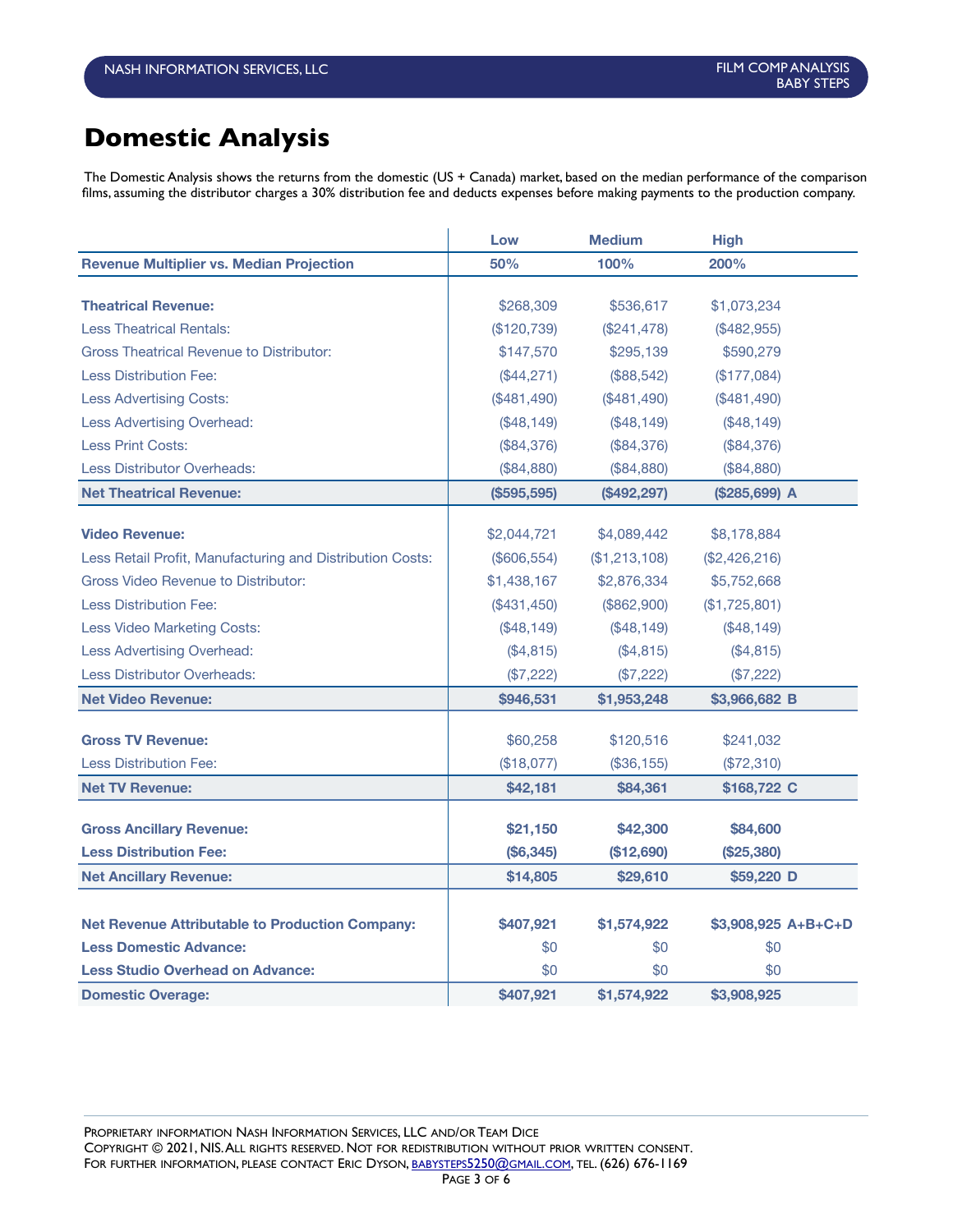### **International Analysis**

The International Analysis shows the returns from international markets based on the median performance of the comparison films. The analysis assumes a consistent distribution model overseas, where distributors charge a 30% distribution fee and deduct advances and expenses before making payments to the production company.

|                                                           | Low            | <b>Medium</b> | <b>High</b>       |
|-----------------------------------------------------------|----------------|---------------|-------------------|
| <b>Revenue Multiplier vs. Median Projection</b>           | 50%            | 100%          | 200%              |
| <b>Theatrical Revenue:</b>                                | \$168,749      | \$337,497     | \$674,994         |
| <b>Less Theatrical Rentals:</b>                           | (\$92,812)     | (\$185,623)   | (\$371, 247)      |
| <b>Gross Theatrical Revenue to Distributor:</b>           | \$75,937       | \$151,874     | \$303,747         |
| <b>Less Distribution Fee:</b>                             | (\$22,781)     | $(\$45,562)$  | (\$91,124)        |
| <b>Less Advertising Costs:</b>                            | (\$161, 136)   | (\$161, 136)  | (\$161, 136)      |
| <b>Less Advertising Overhead:</b>                         | (\$16, 114)    | (\$16,114)    | (\$16,114)        |
| Less Print Costs:                                         | (\$53,067)     | (\$53,067)    | (\$53,067)        |
| <b>Less Distributor Overheads:</b>                        | (\$32,130)     | (\$32,130)    | (\$32,130)        |
| <b>Net Theatrical Revenue:</b>                            | (\$209,290)    | (\$156, 135)  | $($49,823)$ A     |
|                                                           |                |               |                   |
| <b>Video Revenue:</b>                                     | \$729,368      | \$1,458,736   | \$2,917,472       |
| Less Retail Profit, Manufacturing and Distribution Costs: | $(\$273, 135)$ | (\$546,271)   | (\$1,092,541)     |
| Gross Video Revenue to Distributor:                       | \$456,233      | \$912,465     | \$1,824,931       |
| <b>Less Distribution Fee:</b>                             | (\$136,870)    | (\$273,740)   | (\$547,479)       |
| Less Video Marketing Costs:                               | (\$16, 114)    | (\$16,114)    | (\$16, 114)       |
| <b>Less Advertising Overhead:</b>                         | (\$1,611)      | (\$1,611)     | (\$1,611)         |
| <b>Less Distributor Overheads:</b>                        | (\$2,417)      | (\$2,417)     | (\$2,417)         |
| <b>Net Video Revenue:</b>                                 | \$299,221      | \$618,584     | \$1,257,310 B     |
|                                                           |                |               |                   |
| <b>Gross TV Revenue:</b>                                  | \$56,946       | \$113,893     | \$227,786         |
| <b>Less Distribution Fee:</b>                             | (\$17,084)     | (\$34,168)    | (\$68,336)        |
| <b>Net TV Revenue:</b>                                    | \$39,862       | \$79,725      | \$159,450 C       |
| <b>Net Revenue Attributable to Production Company:</b>    | \$129,793      | \$542,174     | \$1,366,937 A+B+C |
| <b>Less International Advances:</b>                       | \$0            | \$0           | \$0               |
| <b>Less Distributor Overheads on Advances:</b>            | \$0            | \$0           | \$0               |
| <b>International Overage:</b>                             | \$129,793      | \$542,174     | \$1,366,937       |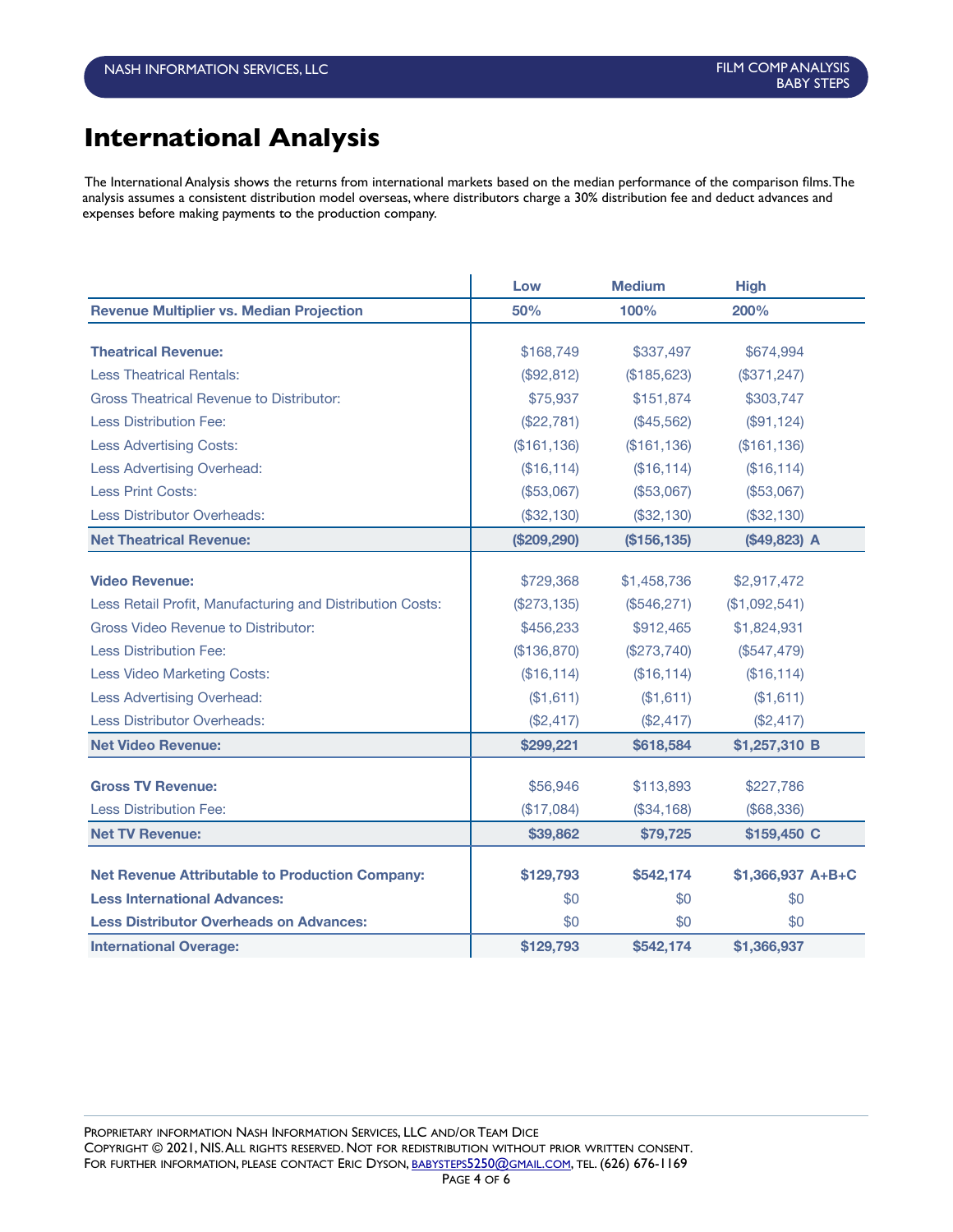## **Comparable Films**

The following films were used to produce the analysis in this. For each film, a full breakdown of box office and video revenue in each territory was compiled using a mixture of official studio reports and Nash Information Services, LLC's analytical models. The median performance for the movies in each territory was then used to create investor scenarios for *Baby Steps*.

In the table below, we summarize the financial performance for each of the comparison films across the theatrical, home video/digital and the TV and ancillary markets. The estimated revenue collected by the production companies for each movie is calculated based on a standard distribution model where the studio pays P&A costs, charges a 30% distribution fee, and has industry average overheads for advertising, currency conversion, guild fees, etc. Note that a film will have a "collected revenue" figure of \$0 under this model if the distributor did not earn enough to cover marketing costs of the film.

|                                                      | <b>Revenue</b>    |                                  |                                   | <b>Producer Profit and Loss</b>    |                                    |                      |
|------------------------------------------------------|-------------------|----------------------------------|-----------------------------------|------------------------------------|------------------------------------|----------------------|
| <b>Film Name</b>                                     | <b>Theatrical</b> | <b>Home Video</b><br>and Digital | <b>TV and</b><br><b>Ancillary</b> | <b>Production</b><br><b>Budget</b> | <b>Collected</b><br><b>Revenue</b> | <b>Profit/(Loss)</b> |
| <b>Moonlight</b>                                     | \$65,339,156      | \$76,207,026                     | \$12,845,998                      | \$1,500,000                        | \$27,623,186                       | \$26,123,186         |
| <b>Winter's Bone</b>                                 | \$16,131,551      | \$49,690,210                     | \$2,398,527                       | \$2,000,000                        | \$27,380,066                       | \$25,380,066         |
| <b>Fruitvale Station</b>                             | \$17,549,645      | \$33,745,338                     | \$4,770,129                       | \$900,000                          | \$17,480,150                       | \$16,580,150         |
| <b>The Peanut Butter</b><br><b>Falcon</b>            | \$22,783,989      | \$31,842,638                     | \$5,480,913                       | \$6,200,000                        | \$18,757,070                       | \$12,557,070         |
| <b>The Florida Project</b>                           | \$11,327,331      | \$27,514,210                     | \$2,812,150                       | \$2,000,000                        | \$13,673,522                       | \$11,673,522         |
| <b>Palo Alto</b>                                     | \$1,156,309       | \$14,009,130                     | \$422,470                         | \$1,000,000                        | \$5,972,568                        | \$4,972,568          |
| <b>Lowriders</b>                                     | \$6,188,421       | \$10,001,744                     | \$1,089,822                       | \$916,000                          | \$5,285,122                        | \$4,369,122          |
| <b>The Skeleton Twins</b>                            | \$5,797,192       | \$12,164,921                     | \$1,064,459                       | \$1,000,000                        | \$3,555,408                        | \$2,555,408          |
| <b>American Skin</b>                                 | \$282,332         | \$8,976,296                      | \$178,648                         | \$2,000,000                        | \$4,043,990                        | \$2,043,990          |
| <b>Compliance</b>                                    | \$830,700         | \$4,928,953                      | \$324,731                         | \$270,000                          | \$2,136,544                        | \$1,866,544          |
| <b>The Last Black Man in</b><br><b>San Francisco</b> | \$4,607,064       | \$7,347,874                      | \$1,118,037                       | \$3,000,000                        | \$4,616,510                        | \$1,616,510          |
| <b>Heroes of Dirt</b>                                | \$0               | \$239.991                        | \$36,419                          | \$175,000                          | \$113,879                          | (\$61, 121)          |
| <b>Flower</b>                                        | \$390,803         | \$507,950                        | \$94,626                          | \$500,000                          | \$0                                | (\$500,000)          |
| <b>Miss Juneteenth</b>                               | \$38,355          | \$542,903                        | \$39,584                          | \$750,000                          | \$239,676                          | (\$510,324)          |
| <b>American Honey</b>                                | \$2,611,750       | \$8,639,387                      | \$615,851                         | \$3,500,000                        | \$2,427,505                        | (\$1,072,495)        |
| <b>We Are Your Friends</b>                           | \$10,166,209      | \$15,580,166                     | \$2,323,653                       | \$2,000,000                        | \$0                                | (\$2,000,000)        |
| <b>Mi America</b>                                    | \$3,330           | \$79,300                         | \$822                             | \$2,100,000                        | \$0                                | (\$2,100,000)        |
| <b>Tanner Hall</b>                                   | \$5,073           | \$1,340,101                      | \$128,347                         | \$3,000,000                        | \$637,903                          | (\$2,362,097)        |
| <b>The Good Heart</b>                                | \$749,686         | \$4,301,887                      | \$358,480                         | \$3,800,000                        | \$494,693                          | (\$3,305,307)        |
| <b>Down for Life</b>                                 | \$41,914          | \$0                              | \$6,348                           | \$3,800,000                        | \$0                                | (\$3,800,000)        |

PROPRIETARY INFORMATION NASH INFORMATION SERVICES, LLC AND/OR TEAM DICE COPYRIGHT © 2021, NIS. ALL RIGHTS RESERVED. NOT FOR REDISTRIBUTION WITHOUT PRIOR WRITTEN CONSENT. FOR FURTHER INFORMATION, PLEASE CONTACT ERIC DYSON, [BABYSTEPS5250@GMAIL.COM,](mailto:babysteps5250@gmail.com) TEL. (626) 676-1169 PAGE 5 OF 6